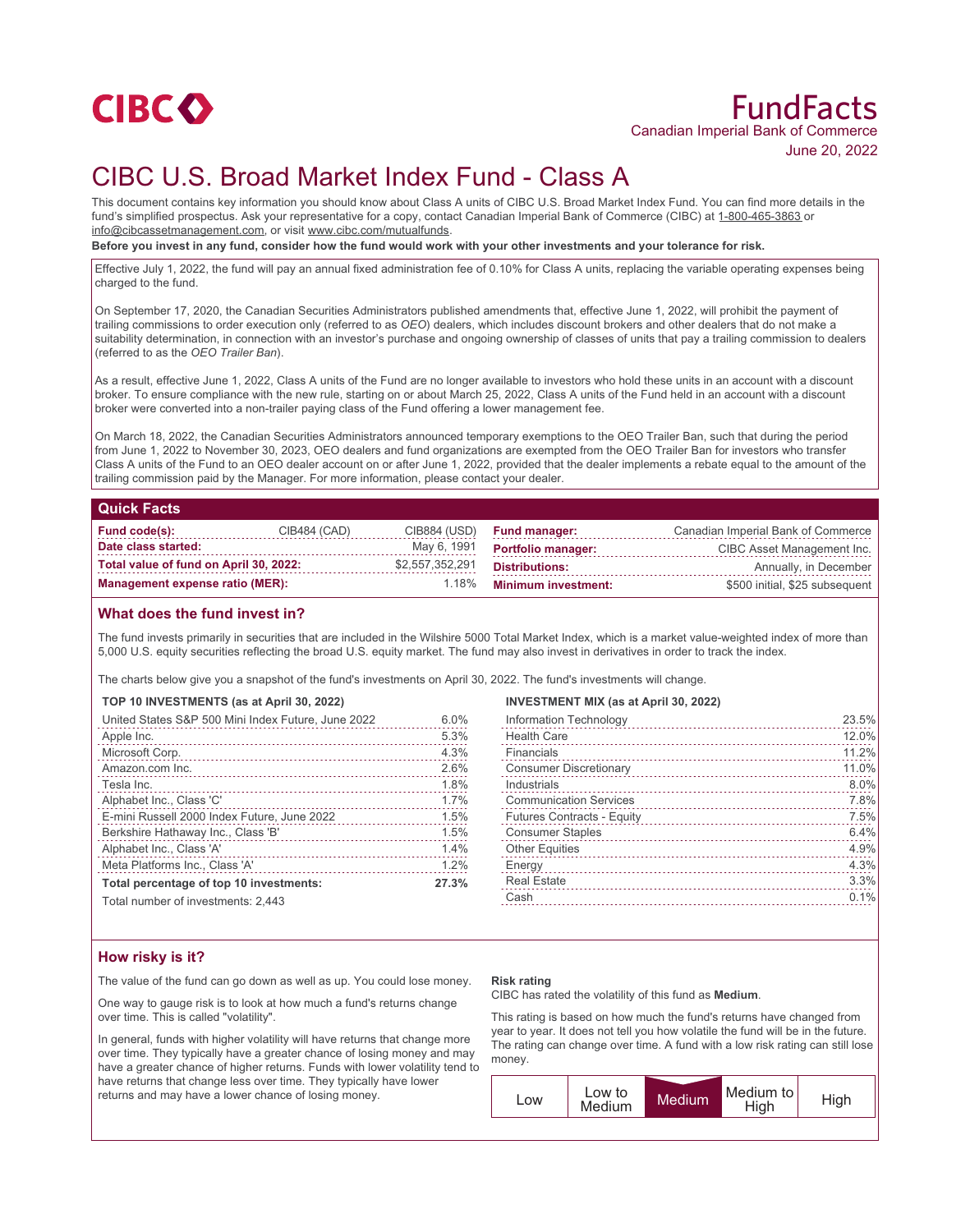## **FundFacts**

For more information about the risk rating, refer to *Investment Risk Classification Methodology* under *Specific Information About Each of the Mutual Funds Described in this Document* in the fund's simplified prospectus. For more information about specific risks that can affect the fund's returns, refer to the simplified prospectus under the section *What are the Risks of Investing in the Fund?* for the fund.

#### **No guarantees**

Like most mutual funds, this fund does not have any guarantees. You may not get back the amount of money you invest.

## **How has the fund performed?**

This section tells you how Class A units of the fund have performed over the past 10 years. Returns are after expenses have been deducted. These expenses reduce the fund's returns.

#### **YEAR-BY-YEAR RETURNS**

This chart shows how Class A units of the fund performed in each of the past 10 calendar years. Class A units have not dropped in value in any of the 10 years. The range of returns and change from year to year can help you assess how risky the fund has been in the past. It does not tell you how the fund will perform in the future.



#### **BEST AND WORST 3-MONTH RETURNS**

This table shows the best and worst returns for Class A units of the fund in a 3-month period over the past 10 calendar years. The best and worst 3-month returns could be higher or lower in the future. Consider how much of a loss you could afford to take in a short period of time.

|                     | <b>Return</b> | 3 months ending | If you invested \$1,000 at the beginning of the period |
|---------------------|---------------|-----------------|--------------------------------------------------------|
| <b>Best return</b>  | $17.8\%$      | June 30, 2020   | Your investment would rise to \$1,178                  |
| <b>Worst return</b> | $-14.5\%$     | March 31, 2020  | Your investment would drop to \$855                    |

#### **AVERAGE RETURN**

The annual compounded return of Class A units of the fund was 14.6% over the past 10 years. If you had invested \$1,000 in the fund 10 years ago, your investment would be worth \$3,894 as at April 30, 2022.

| Who is this fund for?                                                                                                                                                              | A word about tax                                                                                                                                                                                                                                                                                     |
|------------------------------------------------------------------------------------------------------------------------------------------------------------------------------------|------------------------------------------------------------------------------------------------------------------------------------------------------------------------------------------------------------------------------------------------------------------------------------------------------|
| Investors who:<br>• are seeking a broadly diversified U.S. equity fund and returns similar to<br>those of the entire U.S. equity market; and<br>• are investing for the long term. | In general, you will have to pay income tax on any money you make on a<br>fund. How much you pay depends on the tax laws where you live and<br>whether or not you hold the fund in a registered plan such as a<br>Registered Retirement Savings Plan (RRSP) or a Tax-Free Savings<br>Account (TFSA). |
|                                                                                                                                                                                    | Keep in mind that if you hold your fund in a non-registered plan, fund<br>distributions are included in your taxable income, whether you receive<br>them in cash or have them reinvested.                                                                                                            |

## **How much does it cost?**

The following tables show the fees and expenses you could pay to buy, own, and sell Class A units of the fund. The fees and expenses - including any commissions - can vary among classes of a fund and among funds. Higher commissions can influence representatives to recommend one investment over another. Ask about other funds and investments that may be suitable for you at a lower cost.

We automatically convert eligible investors from Class A units into the Premium Class units of the Fund (bearing a lower management fee) when their investment amount in Class A units of the Fund, or their aggregated investment amount in Class A units and Premium Class units of the Fund, within a single account meets the minimum investment amount of Premium Class units of \$50,000. Eligible investors will benefit from a management fee decrease. See *Automatic conversion program* below under the sub-heading *Fund expenses*. If you no longer meet the minimum investment amount for Premium Class units, we may convert your Premium Class units back into Class A units which have a higher management fee. See *Purchases, Switches and Redemptions* in the Fund's simplified prospectus and speak to your investment advisor for additional details.